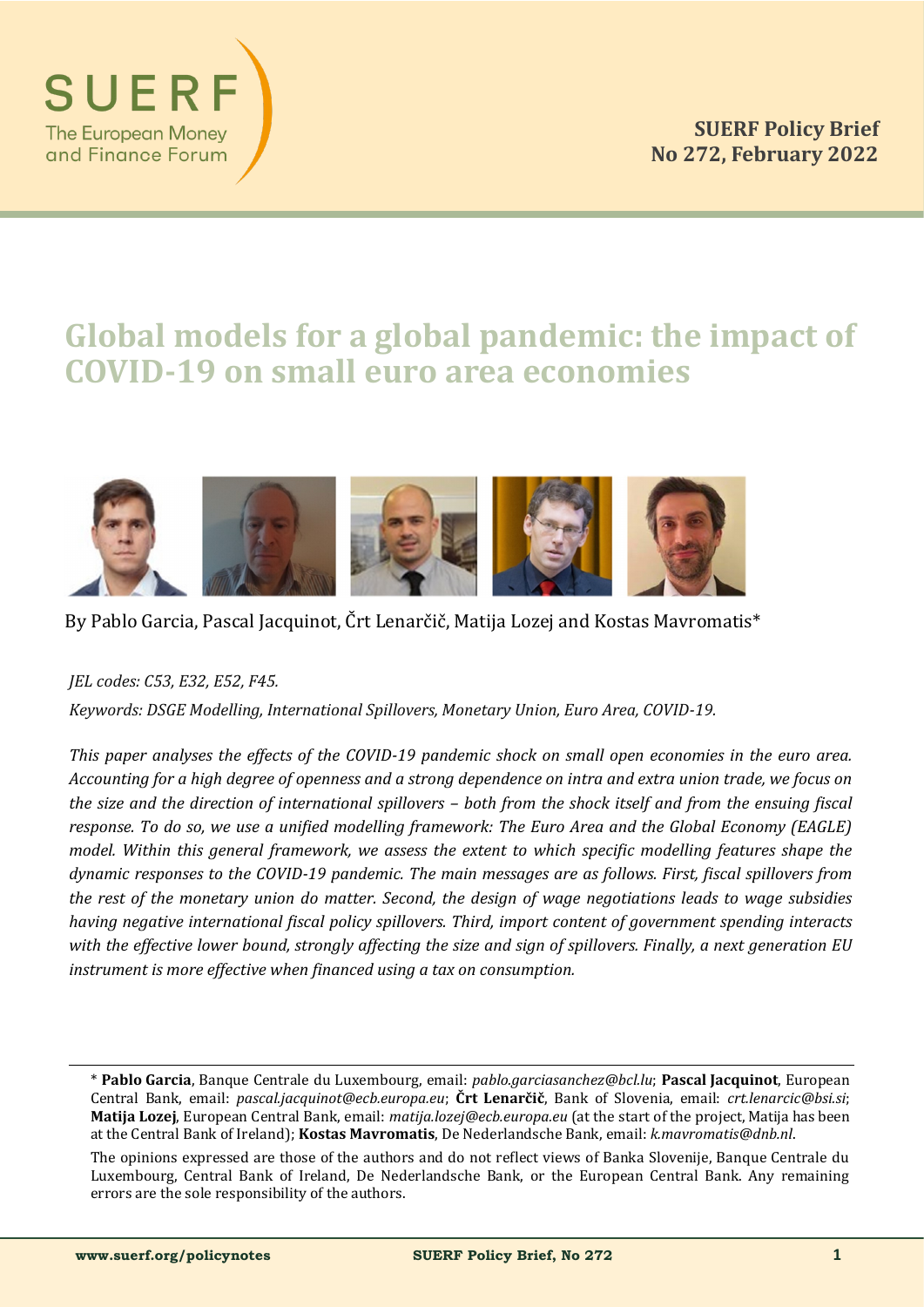# **1. Introduction**

The ČOVID-19 pandemic produced an unprecedented global crisis. Faced with a health versus recession trade-off, most governments decided to shut down most non-tradable sectors, and also many tradable ones. At the same time, governments enacted large fiscal support packages. For a small and open economy in a monetary union, the impact of such an action is amplified by large financial and trade linkages.

We focus on the size and the direction of the **international spillovers** due to the ČOVID-19 pandemic itself and from the ensuing fiscal response. We use different country versions of the Euro Area and Global Economy (EAGLE) model (Gomes et al., 2012) which is a dynamic general equilibrium model (DSGE) of the euro area within the global economy.<sup>1</sup> We calibrate the various versions of the model to four small open economies (SOEs): Ireland, Luxembourg, the Netherlands and Slovenia.<sup>2</sup> We find significant spillover effects, either from within or from outside the EA. The rest of the EA (REA) is the largest trading partner of all modelled SOEs. Čonsequently, the direct international spillover effects mostly stem from this region (intra euro area effects). However, we also find large international spillover effects from the rest of the world (RW) or from the US, which transmit to the domestic SOE both directly and via the REA (extra euro area effects).

We also assess **fiscal spillovers** of the large-scale countercyclical fiscal policy intervention and find significant effects from the domestic fiscal stimulus, but also strong spillovers from the fiscal stimulus in the REA. Importantly, these spillovers depend on the fiscal instrument and may not be expansionary if the measures undertaken are aimed at the supply side in the presence of the effective lower bound. We show that spillovers from demand side measures can be quite significant. Finally, we explore the macroeconomic effects of the **Next Generation EU** program and find that it is important which instrument is used to finance the EU budget.

# **2. International spillovers**

We assess how domestic output and inflation would have responded to the ČOVID shock if either the REA, the US or the RW had been immune to the pandemic. To this end, we first define the following statistic:

$$
\mu(i,t)^x = X_t^{Bas} - X_t^i.
$$

Here  $X_t^{Bas}$  is the variable of interest (e.g., Dutch output) at time *t* in the baseline scenario, and  $X_t^i$  is its counterpart in a hypothetical scenario where bloc *i = {REA, US, RoW}* is not hit by the ČOVID shock.

Figures 1 - 4 illustrate international spillovers for output and inflation. Three key channels govern international spillovers in our economies. First, there is a direct demand channel. Even if prices remain unchanged, a fall in economic activity among trading partners has a detrimental effect on exports. Second, the reaction of prices, and

<sup>1</sup> To replicate the first Čovid-19 wave, we opt for a combination of supply and demand shocks that captures the following stylized facts: (1) a sharp drop in private consumption, especially that of services, and a reorientation towards domestic goods, (2) a fall in investment, and (3) a fall in prices that is lower than what would be expected in a recession of this magnitude, and more concentrated in the tradable sector. We focus on the first wave of the pandemic, so our shocks last for the first four quarters of the simulation. See Garcia et al. (2021) for details.

<sup>&</sup>lt;sup>2</sup> We pick countries that are small, yet diverse in the structure of their economies (in terms of trade direction, production, EA integration). This covers practically all cases and helps us to explain why some channels are more important for some countries than for the others. The country versions of the models are described in Jacquinot et al. (2018) for Ireland, Garcia Sanchez and Moura (2019) for Luxembourg, Bolt et al. (2019) for the Netherlands, and Člancy et al. (2016) for Slovenia.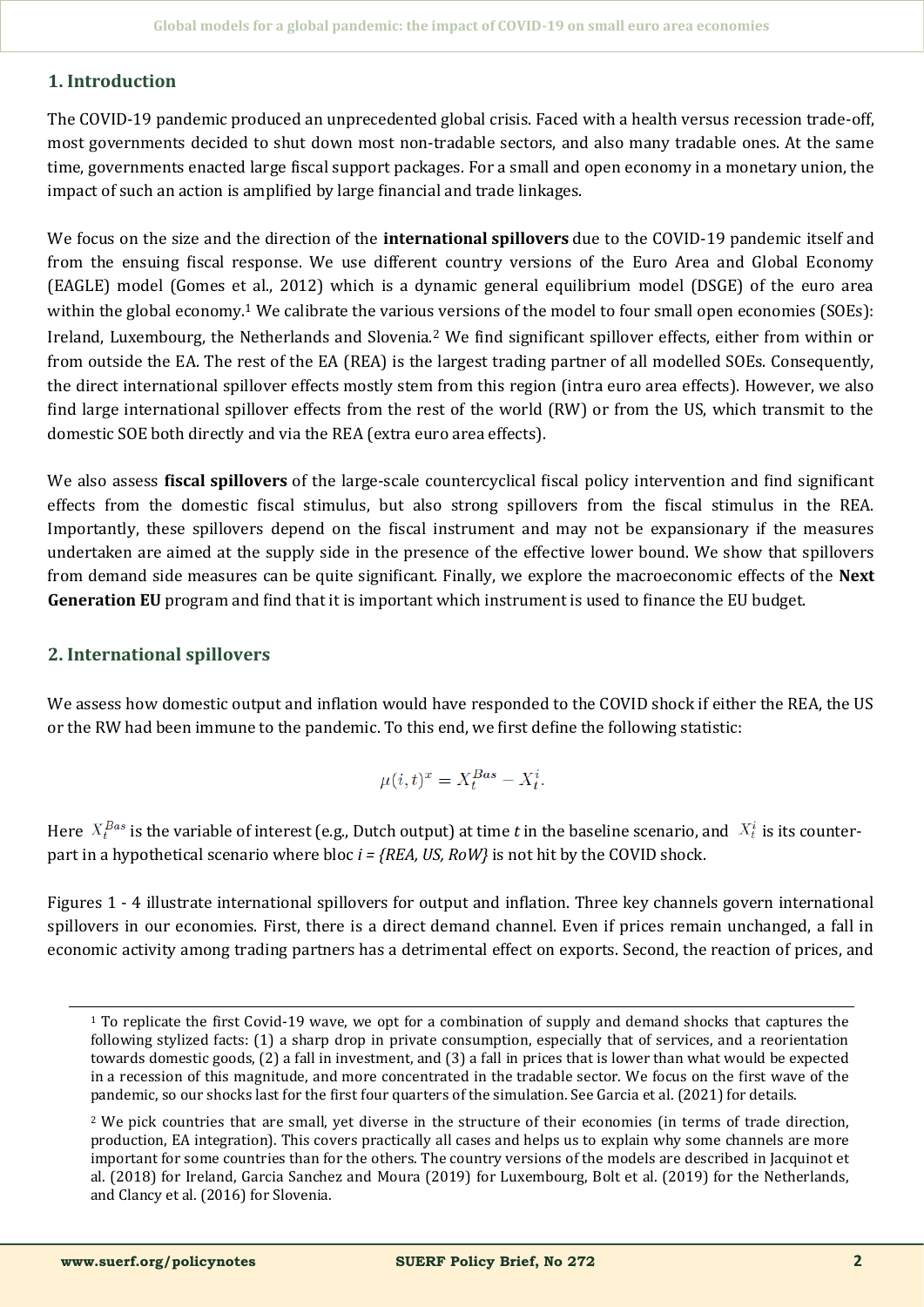in particular the exchange rate in the case of extra-monetary union trade, can either mitigate or aggravate the consequences of the decrease in foreign demand. Here, the effective lower bound (ELB) in the euro area causes the exchange rate to appreciate, which negatively affects countries that trade more with non-EA regions. Third, when government spending has a significant import component, government spending expansion in the main trading partners can help the economy to alleviate the real interest rate increase due to the ELB.

For **Ireland** ([Figure 1\)](#page-6-0) spillovers reflect the structure of its foreign trade, which is much more open to non-EA regions. Spillovers from the RW, which includes the UK, are the strongest, amounting to about 1 p.p. of GDP (i.e., Irish output would drop by 1 p.p. less if there was no shock in the RW), followed by the spillovers from the US, and by the spillovers from the REA. When there is an effective lower bound for the EA, but not for the US and the RW, the euro appreciates after the shock, because the non-euro blocs can lower their interest rates. If the US or the RW are not hit by the shock, the real exchange rate for Ireland appreciates less, which implies that exports to the US or the RW are less affected by the relative price. The exchange rate channel is much less powerful in trade with the REA, because the nominal exchange rate is fixed and the real exchange rate only reflects relative changes in (sticky) goods prices, resulting in lower spillovers. Nominal exchange rate appreciation lowers inflation through lower import prices and reduces foreign demand. The latter affects domestic production and labour demand, resulting in lower wages and marginal costs, which lowers inflation. Lower wages spill over to all sectors of the economy due to the ability of marginal workers in tradable and non-tradable sectors to move between sectors. This negative inflation effect compounds the effect of nominal appreciation. Therefore, when there is no shock in the RW (to which Ireland is most exposed), the drop in inflation is substantially reduced. The nominal exchange rate effect is absent for trade with the REA, but the global shock causes an appreciation of the euro and this induces a recession in the entire monetary union. Inflation in Ireland falls by slightly more when the REA has not been affected by the shock, because the expected future path of the euro interest rate is higher, as part of the area has not been hit by the shock, so the appreciation is stronger.

In **Luxembourg** ([Figure 2\)](#page-6-0), the strongest spillovers come from within the monetary union, since the REA bloc is by far the largest trading partner. Luxembourg also features the strongest negative spillovers: on impact, the decline in output in the absence of euro area shocks is 0.6% instead of 7.6%.<sup>3</sup> The large export to GDP ratio (close to 190%) provides the main explanation for this result. In terms of inflation, the bottom left panel in Figure 2 reveals sizeable spillovers and provides an interesting insight. In the absence of strong output spillovers, the fall in aggregate demand in Luxembourg is not enough to offset the inflationary pressures from the negative supply shocks. That is why Luxembourg inflation is higher without foreign shocks.

For the **Netherlands** ([Figure 3\)](#page-7-0) the paradox of a deeper contraction in output is observed when the REA is not hit by the global shock. This is triggered by the stronger real effective exchange rate under this counterfactual scenario.<sup>4</sup> Given the strong dependence of the Dutch economy on international trade, the stronger appreciation harms its exporting sector, and thus output. Therefore, it seems that the REA, when hit by the global shock, acts as absorber which allows for a milder real effective exchange rate appreciation in the benchmark scenario. As a result, the exporting sector is hit less in the benchmark economy than in the counterfactual scenario, which leads to a milder contraction. As regards the contribution of other regions, the US seems to have a non-negligible spillover in the Dutch economy. The spillover from the US economy amounts to 0.9 p.p. of GDP (i.e., Dutch output would drop by 0.9 p.p. less if there was no shock in the US) and it is almost double the spillover from the RW. As

<sup>3</sup> In reality, it is unlikely that EA shocks account for 92% of the fall of Luxembourg GDP. However, our exercise should be seen as a pedagogical device highlighting the importance of international spillovers. We do not aim to provide precise quantitative estimates.

<sup>4</sup> This result is sensitive to the presence of the effective lower bound.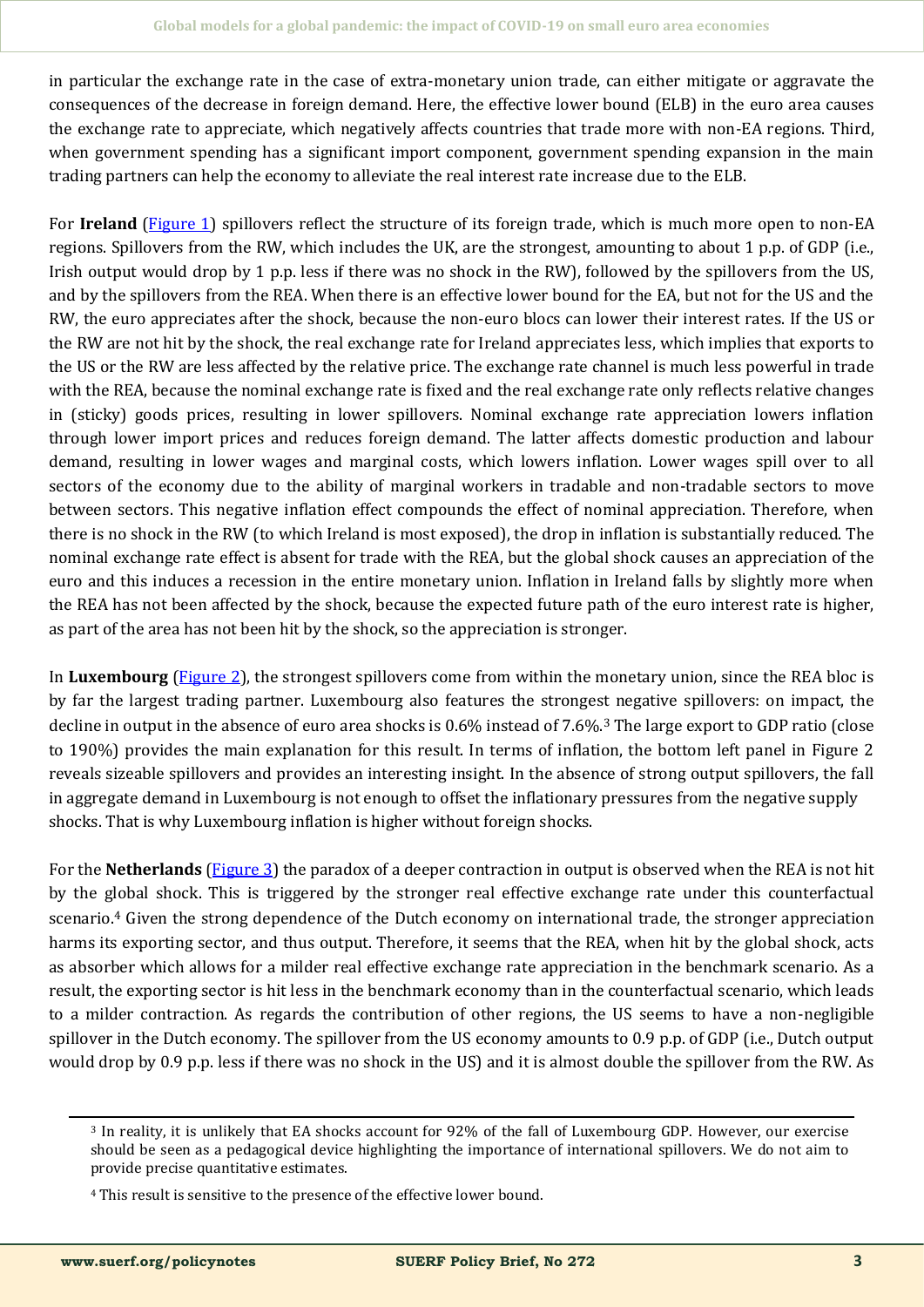regards inflation, the stronger appreciation of the real effective exchange rate when the global shock is absent in the REA leads to a deeper decline in inflation due to a non-negligible exchange rate pass-through to Dutch prices. Obviously, the amplified response of inflation is further fuelled by the sharper output decline in the export sector. Spillovers to inflation from the other two regions are small to negligible.

For **Slovenia** ([Figure 4\),](#page-7-0) the largest spillover comes from the REA, but the sign is the opposite of the expected one. This results from how fiscal policy is modelled, with foreign government purchases including imports from Slovenia.<sup>5</sup> When the REA shock is switched off, government spending in this bloc is also switched off, and with it some of the positive effect it has on the Slovene economy. At the ELB, lack of demand lowers domestic inflation and increases the domestic real rate. This occurs because spillover from the REA fiscal stimulus overshadows the (negative) spillover from the REA economy excluding the fiscal part.<sup>6</sup> The higher real rate significantly reduces domestic consumption, which magnifies the spillover.<sup>7</sup> Spillovers from the US and the RW are smaller and carry the expected sign, as both trading partners account for roughly 30% of exports and the fiscal spillovers are small. Nevertheless, domestic fiscal stimulus matters. On impact, it reduces the output drop almost 3 p.p. On the other hand, fiscal stimulus from the REA provides even more support to the domestic economy in the first year.<sup>8</sup>

# **3. Fiscal measures and fiscal spillovers**

## **3.1 Fiscal measures and the monetary regime**

Note that we analyse the first wave of the pandemic, where many fiscal measures were either not yet implemented or not taken up by firms and households (e.g., loan guarantees). To achieve comparability between countries, we cast the fiscal measures in terms of direct government spending and transfers (or subsidies) to firms and households. A common feature of all countries is an increase in direct government consumption (mostly health expenditure-related) and an increase in transfers to households and firms (including subsidies). Table 1 lists the fiscal measures considered in each economy. We assume the ELB is binding during the first three years of the simulation.

|                         |     |     | Euro area Ireland Luxembourg Netherlands Slovenia |      |     |
|-------------------------|-----|-----|---------------------------------------------------|------|-----|
| Government consumption  | 2.2 | 1.0 |                                                   | 0.77 | 0.6 |
| Transfers to households | 4.5 | 2.0 | 3.0                                               | 1.0  | 1.4 |
| Transfers to firms      |     |     | 1.2                                               | 3.64 | 1.4 |
| Public investment       |     |     | 0.3                                               |      |     |
| Social benefits         |     |     |                                                   |      | 0.8 |

## **Table 1. Fiscal Measures (% of ex-ante annual GDP)**

<sup>5</sup> An example are pharmaceuticals and private consumption subsidized by the government, for instance, the cashfor-clunkers scheme in Germany, where car parts of cars bought with the subsidy are produced in Slovenia.

<sup>6</sup>This can be seen in the top-right panel of the figure, where fiscal spillovers from the REA are high, and in the bottom-right panel, showing a fairly high contribution of the REA fiscal policy to domestic inflation in Slovenia.

<sup>7</sup> We show that this effect is not present when there is no ELB.

<sup>8</sup> Note that this does not imply that the import-content of Slovene goods in REA government spending is large (in fact, it is small). But the size of the REA is so big relative to the size of Slovenia that even a small fraction is sufficient to generate strong direct spillovers.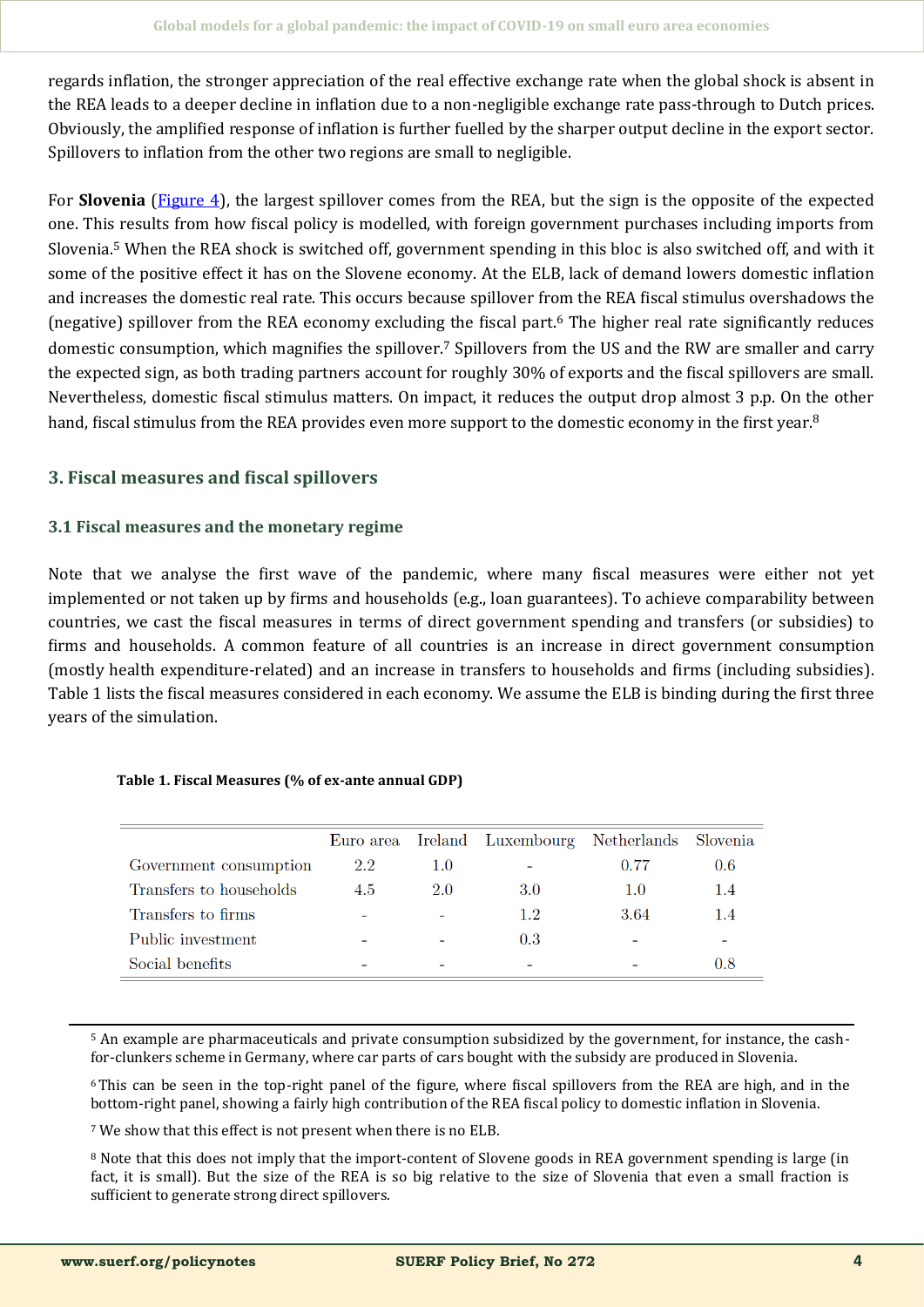# **3.2 Fiscal spillovers**

To investigate the role of fiscal policy spillovers, we compare the paths of output and inflation in the baseline scenario with their counterparts in a hypothetical scenario where either the domestic economy or the REA bloc does not implement any fiscal measure.

Right panels in Figures  $1 - 4$  present the effects of fiscal policy during the first three years. Two key findings emerge. First, domestic fiscal policy generally has moderate effects on both quantities and prices. For instance, fiscal support in **Luxembourg** boosts output by 0.5% in the first year, while it leaves inflation unchanged. Moderate effects mainly reflect import leakages in SOEs, due to high import content of consumption, investment and exports, and in some cases government spending.<sup>9</sup> Second, the effects of spillovers depend on the fiscal policy measure. If such measures are supply-side oriented, they may worsen the performance of the domestic economy and of trading partners if they lead to lower prices and thus exacerbate the ELB. Given the size of the fiscal package worth 6.7% of ex-ante annual GDP in the REA, spillovers are large. Passive monetary policy tends to amplify these spillovers.

Domestic fiscal policy in **Ireland** (Figure 1) is calibrated on the initial response of the government to the first wave of the pandemic. Government consumption directly stimulates domestic output, as expected. A subsidy to wages supports households' after-tax income and prevents firms severing employment relationships. Within the wage-bargaining framework, the wage subsidy becomes part of the match surplus that is negotiated between households and firms. Households are willing to accept lower wages, because the wage subsidy keeps their takehome income unchanged (or its decline is limited) despite the wage cut. Firms benefit from lower wage costs and preserve more employment relationships. Within the wage bargaining framework a wage subsidy to households effectively becomes a supply-side measure that lowers inflation. This is an important insight, because in the presence of the ELB this channel reduces the fiscal multiplier (and reduces spillovers) through the increase in the real interest rate. The wage subsidy mechanism outlined above also operates in other blocs of the model. In the REA, the fiscal package is tilted towards wage subsidies (as it is in Ireland), so it mainly favours domestic producers by lowering their marginal costs. Irish exporters would be more competitive if the REA did not subsidise wages, which would result in a lower fall in output in Ireland. However, subsidizing wages in the REA is a double-edged sword given the ELB, because it further reduces inflation and increases the real interest rate. This dampens consumption and investment in the REA and is the reason why fiscal policy spillovers from the REA to Ireland are negative. Again, this is only the case because the fiscal package is tilted towards wage subsidies. For other fiscal measures, such as government spending, the spillovers are positive.

In the **Netherlands**, fiscal policy in the first year leads to a milder output contraction (2 percentage points less than in the case of no domestic fiscal support). The effectiveness of domestic fiscal measures is quite persistent, mitigating the recession up to 0.7% three years later. As regards inflation, the effects are visible from the first year, when inflation slows by approximately 0.6% less than in the no fiscal support scenario. Owing to price stickiness, the effects of expansionary fiscal measures build up gradually and then dissipate.

Looking at the spillovers from fiscal measures in the REA, their impact is quite substantial in the Netherlands. Given the high degree of openness of the Dutch economy, and its strong dependence on external demand, expansionary fiscal measures in the REA alleviate the impact of the pandemic shock substantially. Spillovers from the REA are very persistent.

<sup>9</sup> This is consistent with empirical evidence, which finds smaller multipliers in SOEs (Ilzetzki et al., 2013).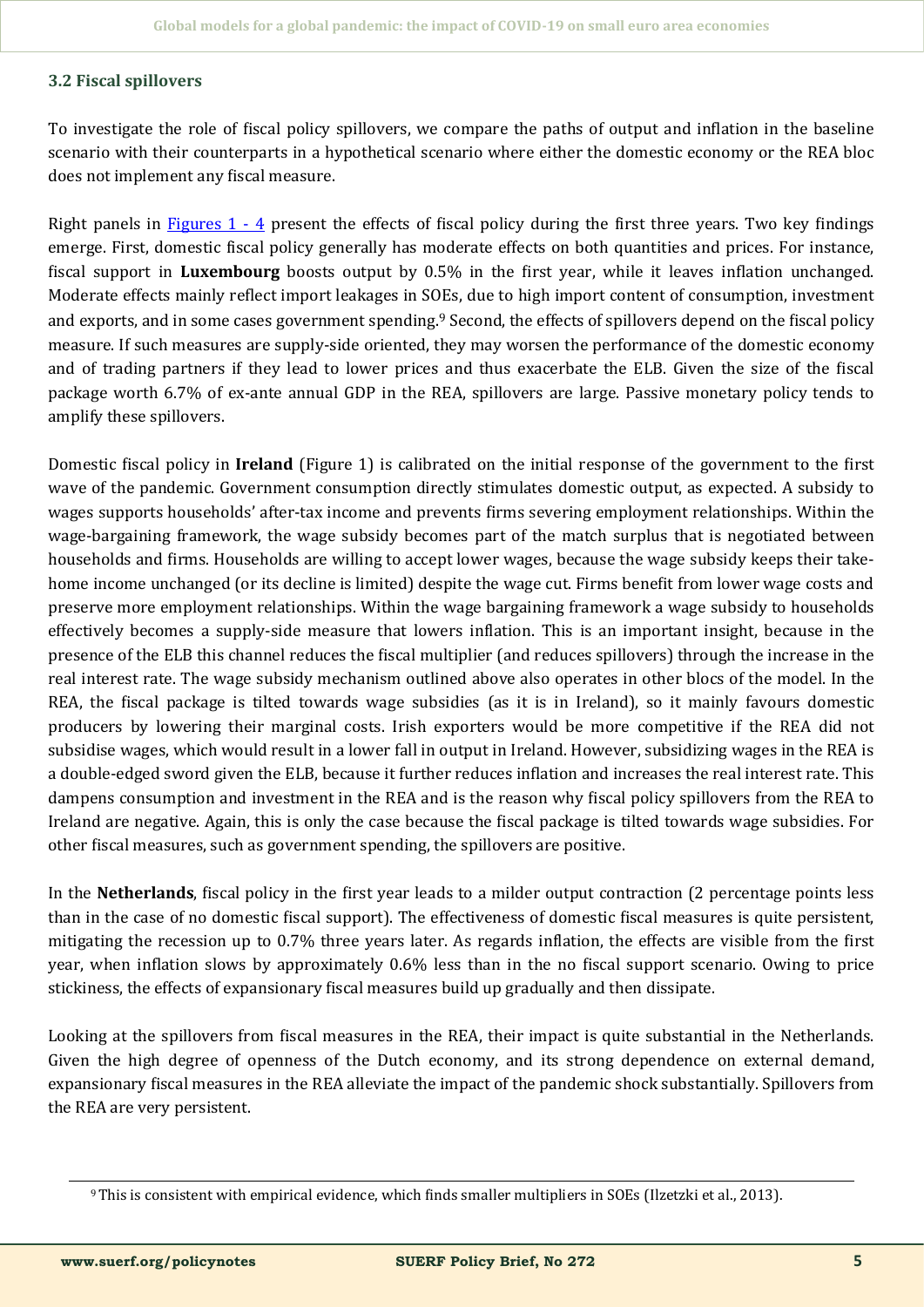Due to the direct import-content of government spending in the **Slovenian** version of the model (Figure 4), it is difficult to separate the pure fiscal and the pure international effect, and we have discussed both together in the previous section.

# **4. Long-term bonds and Next Generation EU**

Following the sharp contraction of European economies during the pandemic, in July 2020 the European Čouncil agreed to launch the Next Generation EU (NGEU) instrument. NGEU is a coordinated fiscal response to the crisis aiming to be an exceptional temporary recovery measure. In practice, NGEU allows the European Čommission to issue debt to finance grants and loans to EU Member States, with the disbursement of funds focusing on the countries most affected by the crisis.

Against this background, we consider an extended version of the EAGLE model that features a supranational fiscal authority in the euro Area. The European fiscal authority issues long-term bonds and collects lump-sum or VAT taxes from households in the home country and in the REA. More taxes are paid by households in the bigger region.

The supranational authority uses the funds raised by issuing long-term debt either to provide support to the nontradable goods sector or to finance part of member states' outstanding debt. The two scenarios are considered separately. In both cases, it is assumed that the supranational authority implements additional spending for three quarters. As in Bartocci et al. (2020), taxes used to finance debt issued by the supranational fiscal authority are not active in the first three quarters when funds are distributed to member states. In both scenarios, we assume that additional union-wide spending amounts to five percent of euro area GDP.

In all the scenarios considered in this section, we take the Netherlands as the home country. Under EU lump-sum taxes, the Netherlands benefits only marginally from EU transfers towards the non-tradable goods sector. In fact, output contracts only slightly less. Turning to lump-sum transfers to finance national government debt (bottom panels), effects are nearly zero. Obviously, this is largely driven by the fact that both national governments and the supranational authority use lump-sum taxes to stabilize debt. Under EU VAT taxes, both the transfers to the nontradable goods sector and transfers to finance national debt mitigate the contraction in Dutch output. The intuition is as follows. Households are aware that the supranational authority will not raise VAT taxes immediately, but only in the future. Therefore, households front-load the effects of higher future VAT and, as a result, decide to raise their consumption (or limit the decline in their consumption) before the rise in taxes is actually implemented. This puts upward pressure on prices in both regions, and downward pressure to the real interest rate, given the ELB in the first three years. As a result, the contraction of output is mitigated.

# **5. Conclusion**

We investigate the role of international spillovers during the COVID-19 pandemic for small open economies that are members of the monetary union. We find that the 2020 decline in economic activity in Ireland, Luxembourg, the Netherlands and Slovenia in large part resulted from foreign factors, either related to trade or to fiscal policies. However, the specific design of fiscal measures, and the effective lower bound on monetary policy can significantly affect the results. In particular, the interaction of fiscal policy with the effective lower bound is important for the effects of national fiscal policies and for international spillovers. Similarly, the choice of fiscal instrument also matters for the Next Generation EU program. ∎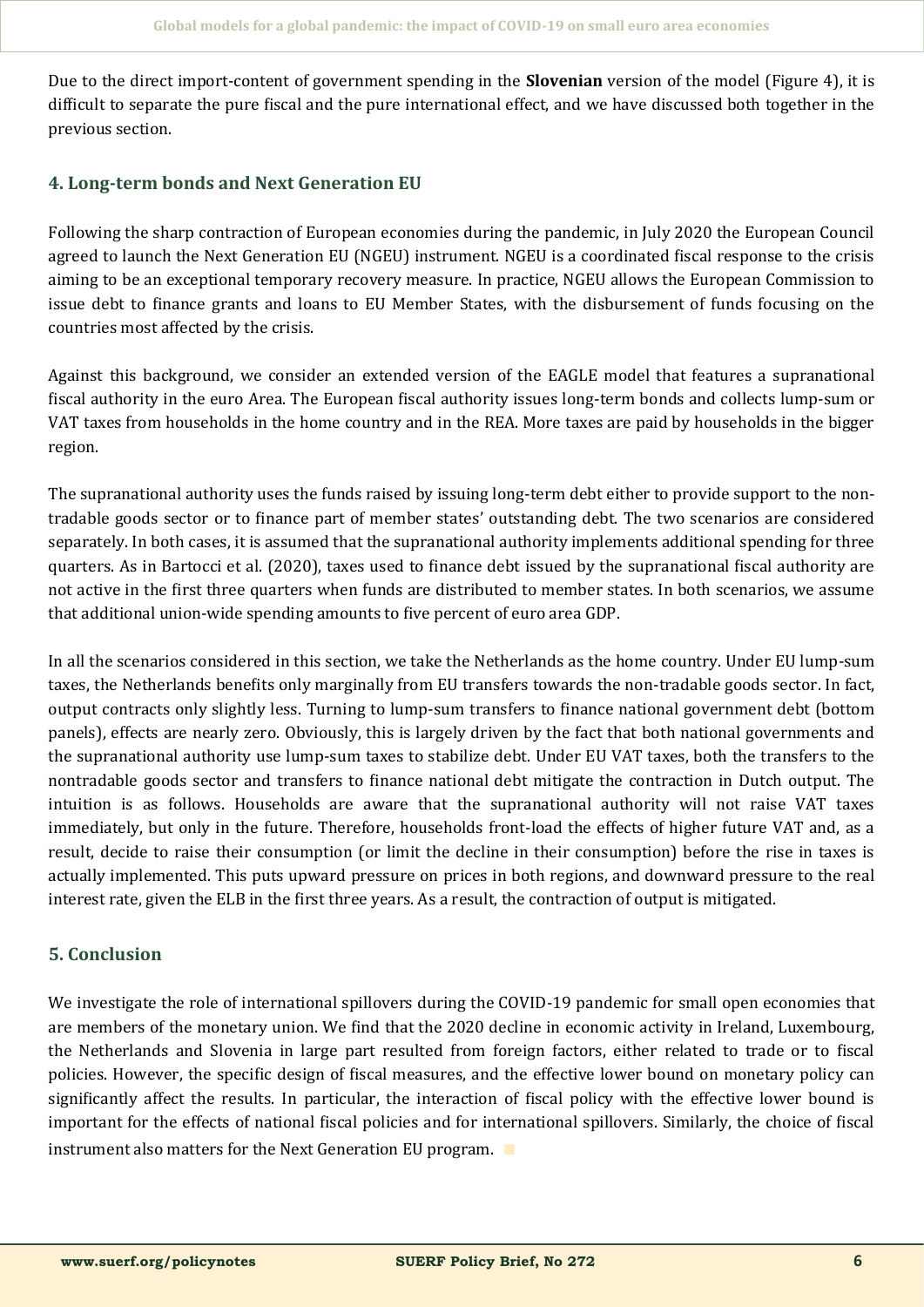

#### <span id="page-6-0"></span>**Figure 1. Spillovers in Ireland**

Horizontal axes: Years.

Vertical axes: Percent deviations from the initial value, except for inflation (p. p. dev.).



#### **Figure 2. Spillovers in Luxembourg**

Horizontal axes: Years. Vertical axes: Percent deviations from the initial value, except for inflation (p. p. dev.).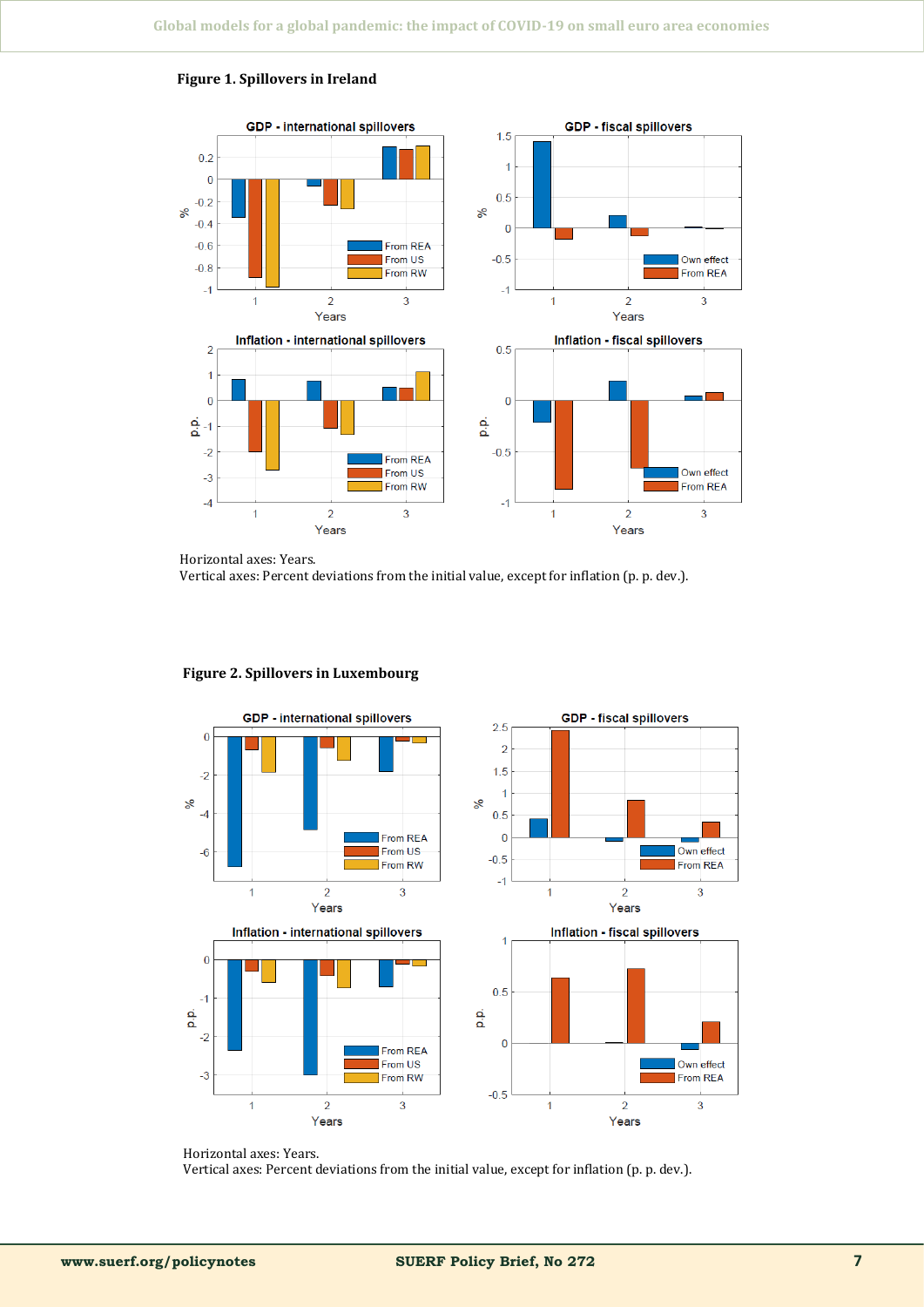

## <span id="page-7-0"></span>**Figure 3. Spillovers in The Netherlands**

Horizontal axes: Years.

Vertical axes: Percent deviations from the initial value, except for inflation (p. p. dev.).



#### **Figure 4. Spillovers in Slovenia**

Horizontal axes: Years. Vertical axes: Percent deviations from the initial value, except for inflation (p. p. dev.).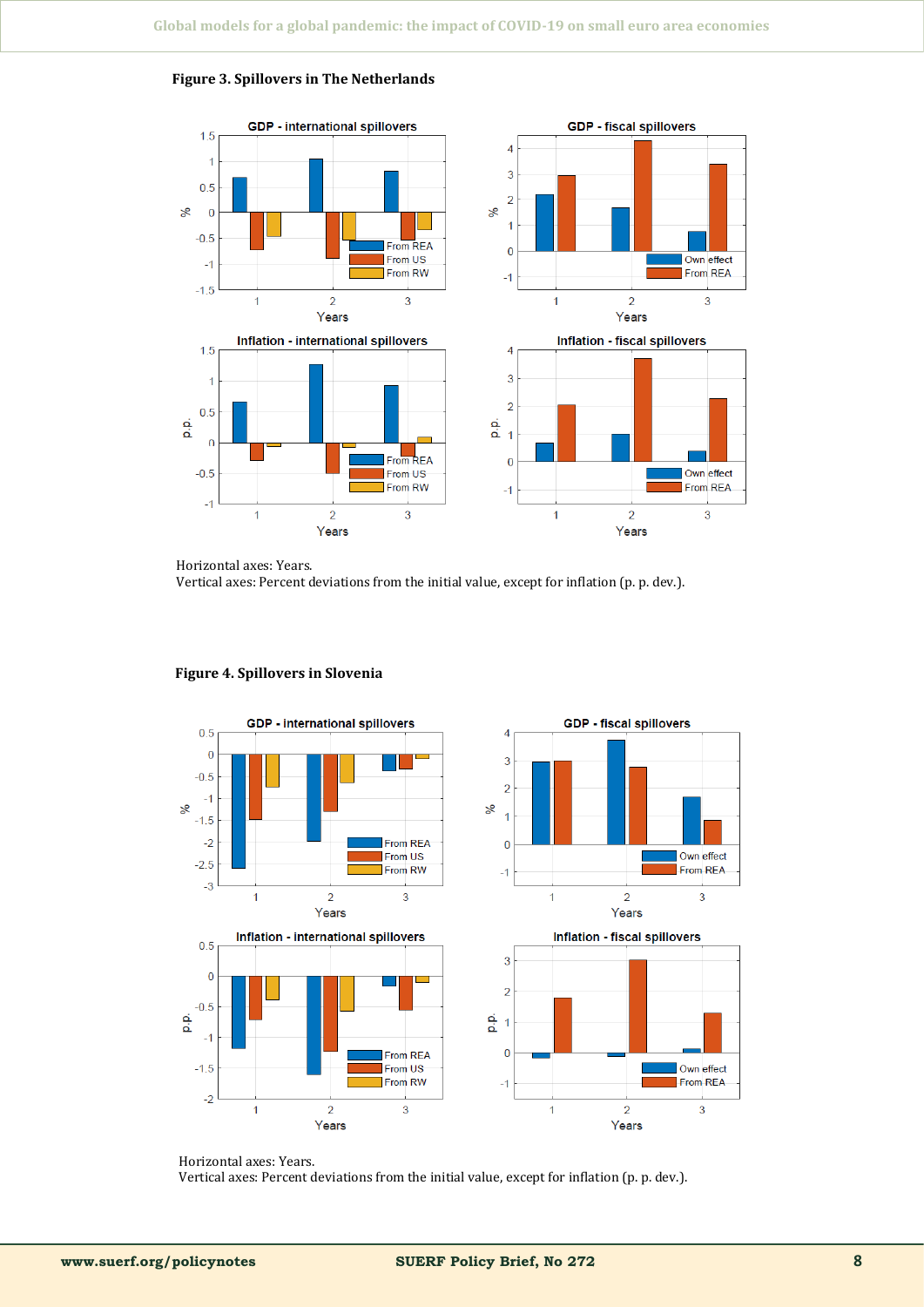

#### **Figure 5. EU transfers**

Horizontal axes: Years. Vertical axes: Percent deviations from the initial value, except for inflation (percentage point deviations).

## **References**

Bartocci, A., Notarpietro, A., Pisani, M., 2020. The ČOVID-19 shock and a fiscal-monetary policy mix in a monetary union. Bank of Italy Working Paper 1313.

Bolt, W., Mavromatis, K., van Wijnbergen, S., 2019. The Global Macroeconomics of a Trade War: The EAGLE model on the US-Čhina trade conflict. ČEPR Discussion Papers 13495. Č.E.P.R. Discussion Papers.

Člancy, D., Jacquinot, P., Lozej, M., 2016. Government expenditure composition and fiscal policy spillovers in small open economies within a monetary union. Journal of Macroeconomics 48, 305–326.

Garcia, P., Jacquinot, P., Lenarcic, C., Lozej, M., Mavromatis, K., 2021. Global models for a global pandemic: the impact of ČOVID-[19 on small euro area economies.](https://www.ecb.europa.eu/pub/pdf/scpwps/ecb.wp2603~95e887c0db.en.pdf) EČB Working Paper No 2603.

Garcia Sanchez, P., Moura, A., 2019. The LU-EAGLE model with disaggregated public expenditure. Čentral Bank of Luxembourg Working Paper 135.

Gomes, S., Jacquinot, P., Pisani, M., 2012. The EAGLE. A model for policy analysis of macroeconomic interdependence in the euro area. Economic Modelling 29, 1686–1714.

Ilzetzki, E., Mendoza, E.G., Végh, C.A., 2013. How big (small?) are fiscal multipliers? Journal of Monetary Economics 60, 239–254.

Jacquinot, P., Lozej, M., Pisani, M., 2018. Labor tax reforms, cross-country coordination, and the monetary policy stance in the euro area: A structural model-based approach. International Journal of Čentral Banking 14, 65–140.